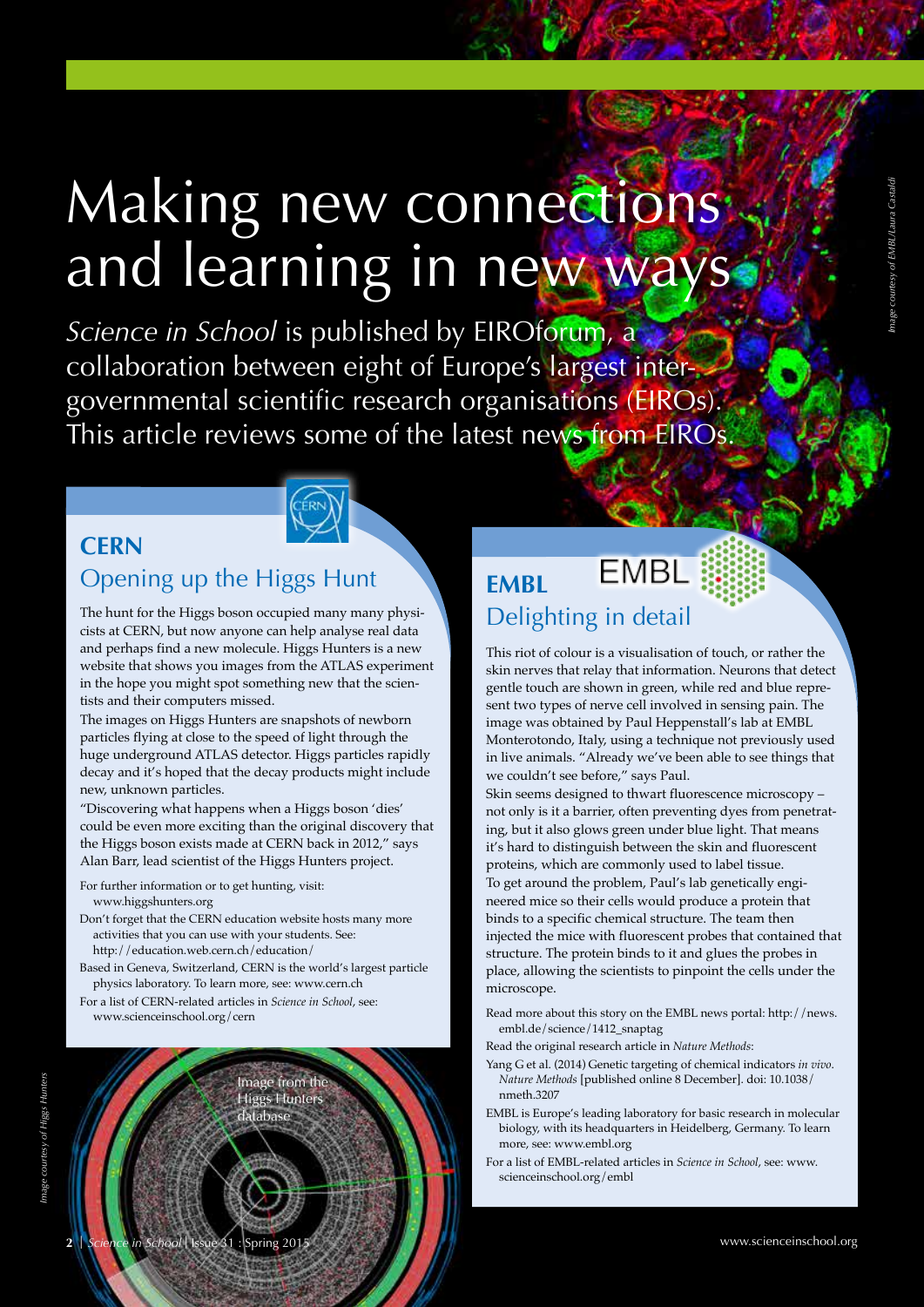# esa

### **ESA** Teach with Rosetta

On 12 November 2014, the Rosetta spacecraft's Philae lander touched down on the surface of comet 67P/ Churyumov–Gerasimenko: the most spectacular landing in the history of space exploration. Build on the extraordinary source of inspiration represented by the Rosetta mission to attract your students to science and technology.

The Teach with Rosetta website contains teaching materials for both primary- and secondary-school levels. The lessons use space, Rosetta and comets as a context for teaching curricular subjects from physics, chemistry, maths, biology and astronomy to comprehension, art and design.

The site will grow with time, hosting new ESA education resources and links to Rosetta news as they become available during the course of the Rosetta mission, until its end in 2015.

- Don't miss the chance to teach with ESA and Rosetta at the Teach with Rosetta website. See: www.esa.int/Education/Teach\_with Rosetta
- ESA is Europe's gateway to space, with its headquarters in Paris, France. For more information, see: www.esa.int
- For a list of ESA-related articles in *Science in School*, see: www. scienceinschool.org/esa



#### Comet 67P, the target of the Rosetta mission.

## **EUROfusion** The European Commission launches EUROfusion

After almost two years of preparation, the European Commission officially launched the European Consortium for the Development of Fusion Energy (EUROfusion) in autumn last year. EUROfusion manages the European fusion research activities on behalf of Euratom, which awards the appropriate grant to the consortium. The new consortium agreement substitutes the fourteen year-old European Fusion Development Agreement (EFDA), as well as 29 bilateral Association agreements between the Commission and 28 European member states plus Switzerland. The formation of EUROfusion marks a big step forward for Europe's quest to develop fusion power as a climate-friendly energy source that will contribute to meet a growing global energy demand. The EUROfusion Consortium enables Europe's national laboratories to pool their resources even more efficiently – a measure which became necessary to meet the challenge of increasingly complex and large-scale projects such as ITER and DEMO. The preparation for such a joint fusion programme started in 2012.

The European Consortium for the Development of Fusion Energy (EUROfusion) comprises representations of 28 European member states as well as Switzerland and manages fusion research activities on behalf of Euratom. More than 40 European fusion laboratories collectively use the Joint European Torus (JET), which has remained the world's largest magnetic fusion device since it was built in 1983. Smaller national experiments in Germany, Switzerland, and the United Kingdom complement the experimental programme. The aim is to realise fusion electricity by 2050.

To learn more see: www.euro-fusion.org

For a list of EUROfusion articles in *Science in School*, see: www. scienceinschool.org/EUROfusion

A computer-generated visualisation of EUROfusion's flagship experiment JET

*Image courtesy of ESA/Rosetta/NAVCAM* 



**Chemistry** 

**Biology**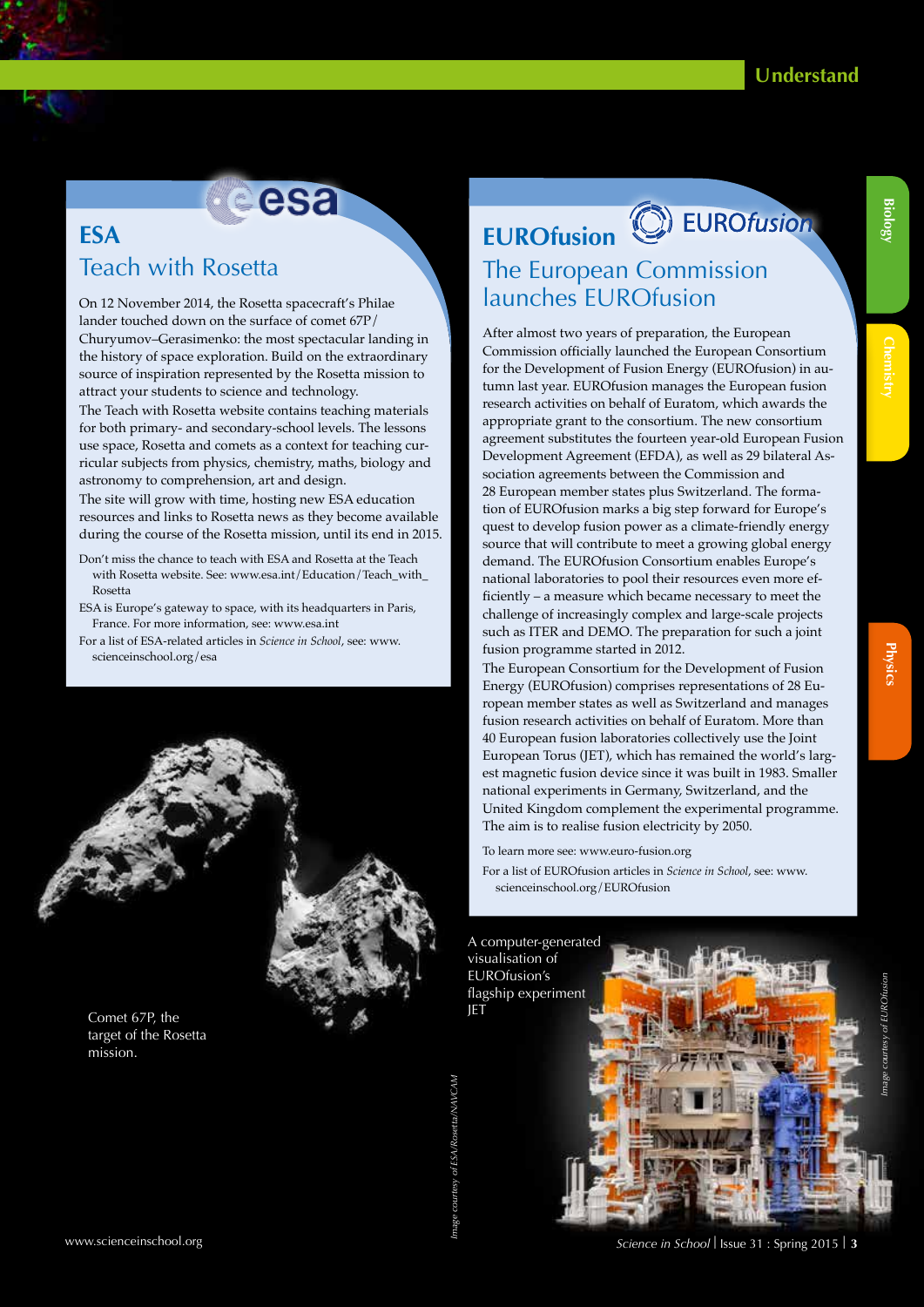*Image: Image courtesy of ESO*

IqEB

### **ESO** Connect with ESO in your language

Friends of ESO can now connect with the organisation on social media platforms available in their native language. Together with volunteers, ESO has started making ESO's latest news available in several languages on Facebook and Twitter.

The news items from ESO are already translated into more than 18 languages thanks to the ESO science outreach network. The network has also translated important parts of ESO's website, as well as the *ESO News* weekly newsletter. Now, with the help of volunteers, the aim is to offer as many people as possible the chance to read ESO's astronomical news on social media across language barriers. View a list of ESO's social media accounts at www.eso.org/ public/outreach/social

- Those who wish to contribute translations for ESO local social media accounts which are still missing translations are invited to submit the form at: www.eso.org/public/outreach/partnerships/ translators
- ESO is the world's most productive ground-based astronomical observatory, with its headquarters in Garching near Munich, Germany, and its telescopes in Chile. ESO is a major partner in the revolutionary astronomical telescope ALMA and is building the 39-metre European Extremely Large Telescope, the E-ELT. For more information, see: www.eso.org

For a list of ESO-related articles in *Science in School*, see: www.scienceinschool.org/eso

Workers walk past the first section of the European XFEL linear accelerator, which has been nearly completely assembled in the tunnel.



### **European XFEL** Accelerator installation underway

To generate the world's most intense X-ray flashes, European XFEL needs very high-energy electrons travelling at nearly the speed of light. To obtain flashes with laser-like quality, a linear particle accelerator is needed – in European XFEL's case, a superconducting one that is nearly two kilometres in length.

This past summer, the German research centre DESY, which is European XFEL's largest shareholder, began installing the first of 100 accelerator modules in the European XFEL accelerator tunnel beneath western Hamburg. Each module is twelve metres long and weighs ten tonnes.

The accelerator feeds large electromagnetic pulses into specially designed metal tubes called cavities. The electromagnetic pulses, combined with the shape of the cavities, create conditions that cause the electrons to move faster and faster. There will be 800 of these cavities in the European XFEL linear accelerator, eight in every module. Each cavity will be immersed in liquid helium to keep it at the necessary temperatures.

- The European X-ray Free Electron Laser (European XFEL) is a research facility currently under construction in the Hamburg area in Germany. Its extremely intense X-ray flashes will be used by researchers from all over the world. To learn more, see: www.xfel. eu
- For a list of European XFEL-related articles in *Science in School*, see: www.scienceinschool.org/xfel



EIROforum combines the resources, facilities and expertise of its member organisations to support European science in reaching its full potential. To learn more, see: www.eiroforum.org For a list of EIROforum-related articles in *Science in School*, see: www.scienceinschool.org/ eiroforum

To browse the other EIRO news articles, see: www.scienceinschool.org/eironews